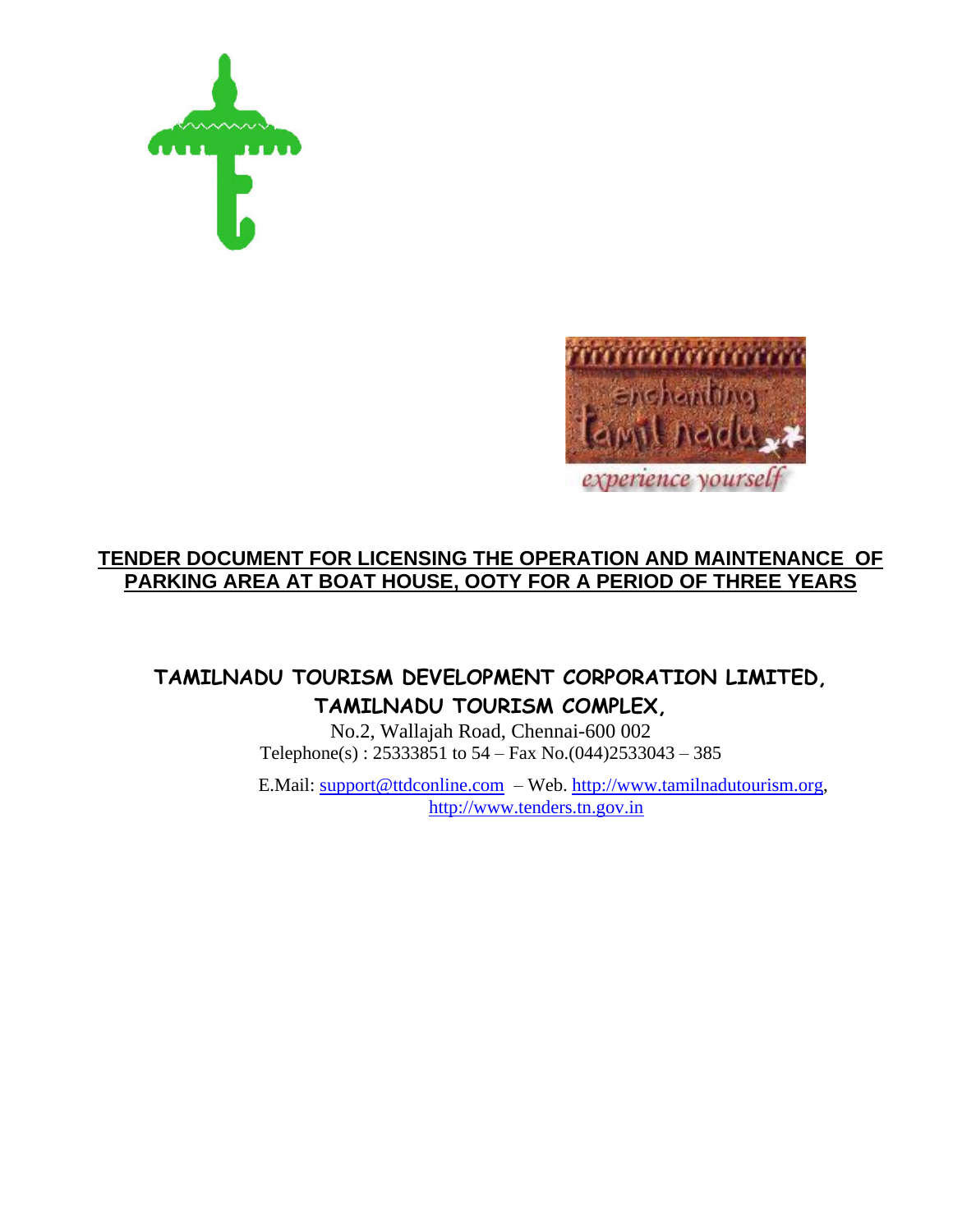# **TAMILNADU TOURISM DEVELOPMENT CORPORATION LIMITED, CHENNAI–2**

Tamilnadu Tourism Complex, No.2, Wallajah Road, Chennai – 600 002. Telephone(s) : 25333851 to 54 – Fax No.(044)2533043 – 385

> E.Mail: [support@ttdconline.com](mailto:support@ttdconline.com) – Web. [http://www.tamilnadutourism.org,](http://www.tamilnadutourism.org/) [http://www.tenders.tn.gov.in](http://www.tenders.tn.gov.in/)

#### **NOTICE INVITING TENDERS No. : 892/H3/2022 Date : 30.05.2022**

# **TENDER DOCUMENT FOR LICENSING THE OPERATION AND MAINTENANCE OF PARKING AREA AT BOAT HOUSE, OOTY FOR A PERIOD OF THREE YEARS**

For and on behalf of Tamilnadu Tourism Development Corporation Ltd., sealed tenders are invited in the prescribed original Tender documents from the reputed firms/persons to operate and maintain the Parking area at Boat House, Ooty under 2 bid system as detailed below :-

#### **PARKING AREA AT BOAT HOUSE, OOTY**

| SI.<br>No. | Name of the Operations to be<br>granted license                                                                   | <b>District</b>        | <b>EMD Amount   Lease Period</b> |          |
|------------|-------------------------------------------------------------------------------------------------------------------|------------------------|----------------------------------|----------|
|            | For Licensing the operation and<br>maintenance of Parking area at<br>Boat House, Ooty for a period of 3<br>vears. | The<br><b>Nilgiris</b> | Rs. 60,000                       | 3 Years. |

| <b>COST OF TENDER DOCUMENT</b>     | : Rs.1000/- + 18% GST (By Post Rs.100/- Extra)<br>Tender document available in TTDC,<br>Head Office $(2nd Floor)$ , Chennai-2 |
|------------------------------------|-------------------------------------------------------------------------------------------------------------------------------|
| (OR)                               |                                                                                                                               |
| Tender Document at Free of cost    | : If downloaded through Website                                                                                               |
|                                    | http://www.tamilnadutourism.org. (OR)                                                                                         |
|                                    | http://www.tenders.tn.gov.in                                                                                                  |
|                                    |                                                                                                                               |
| 1. Sale of Tender Documents        | From date of Advertisement till 13.06.2022                                                                                    |
|                                    | on all working days (Monday to Friday<br>between $10$ A.M $\&$ 5 PM)                                                          |
|                                    |                                                                                                                               |
| 2. Date and time for submission of |                                                                                                                               |
| Technical bid and price bid        | : $14/06/2022$ upto 11.00 AM                                                                                                  |
|                                    |                                                                                                                               |
|                                    |                                                                                                                               |

// 2 //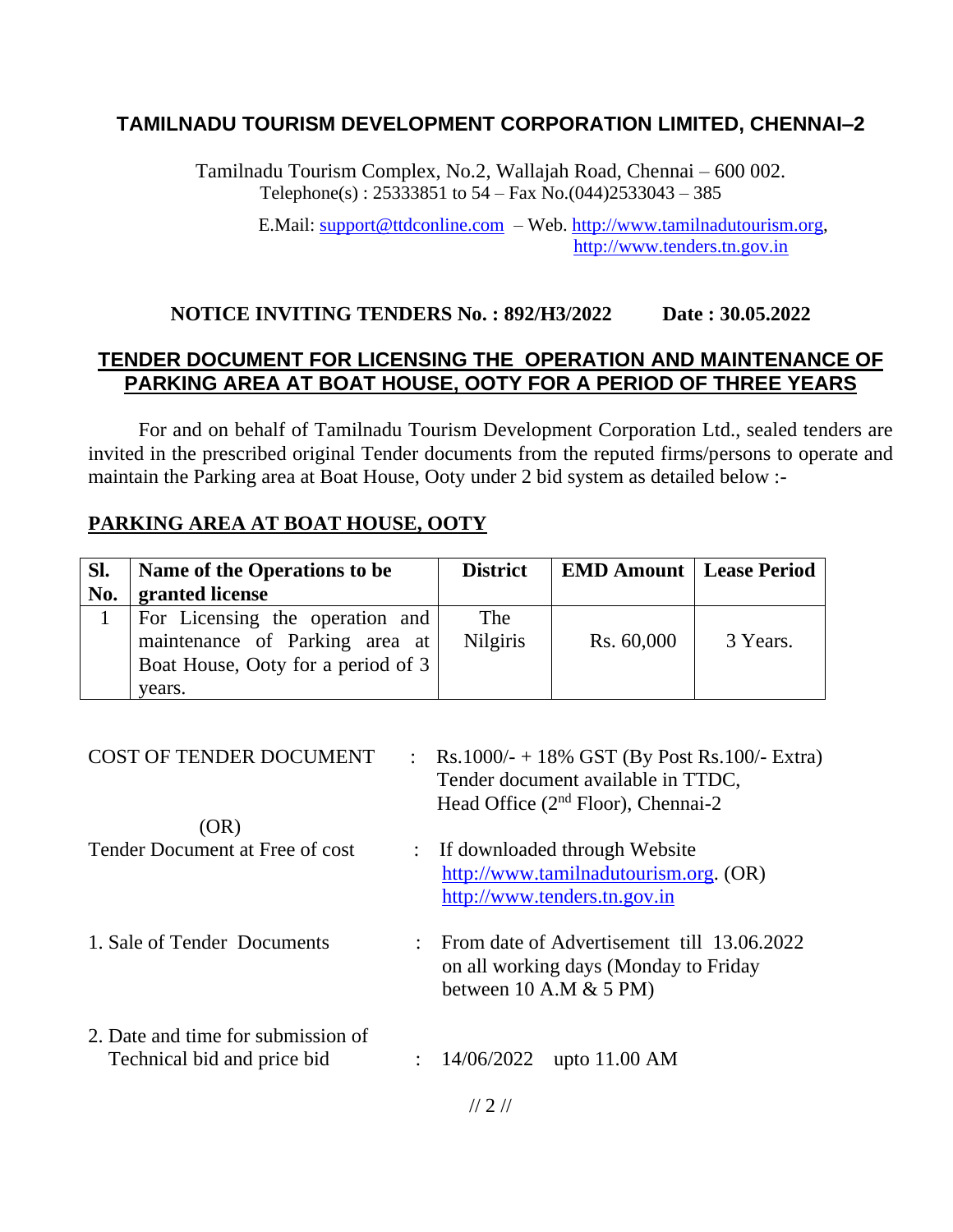3. Date and place of opening of Technical Bid : 14/06/2022 at 11.30 AM Registered office, TTDC Ltd., Tamilnadu Tourism Complex, 2 <sup>nd</sup> Floor, No.2 Wallajah Road, Chennai – 600 002.

 Tender Documents will be issued on written requisition against receipt of cash or Demand Draft drawn in favour of "Tamilnadu Tourism Development Corporation Limited" (Payable at Chennai). Tender Cost is NOT refundable. All the Tenderers should be submitted at the above address. Any postal delay or loss in transit will not bind TTDC Ltd. The Tender submitted beyond the date and time fixed shall be summarily rejected. In the event of last date for submission / opening of Tender falls on a holiday, the acceptance/opening of the Tender will be on the next working day at the same time and venue.

The Managing Director, TTDC Ltd., reserves the right either to accept or reject any or all the Tender and postpone the due date without assigning any reason there for.

You may also visit TTDC's website [http://www.tamilnadutourism.org](http://www.tamilnadutourism.org/) and also [http://www.tenders.tn.gov.in](http://www.tenders.tn.gov.in/) for downloading the documents, free of cost.

MANAGING DIRECTOR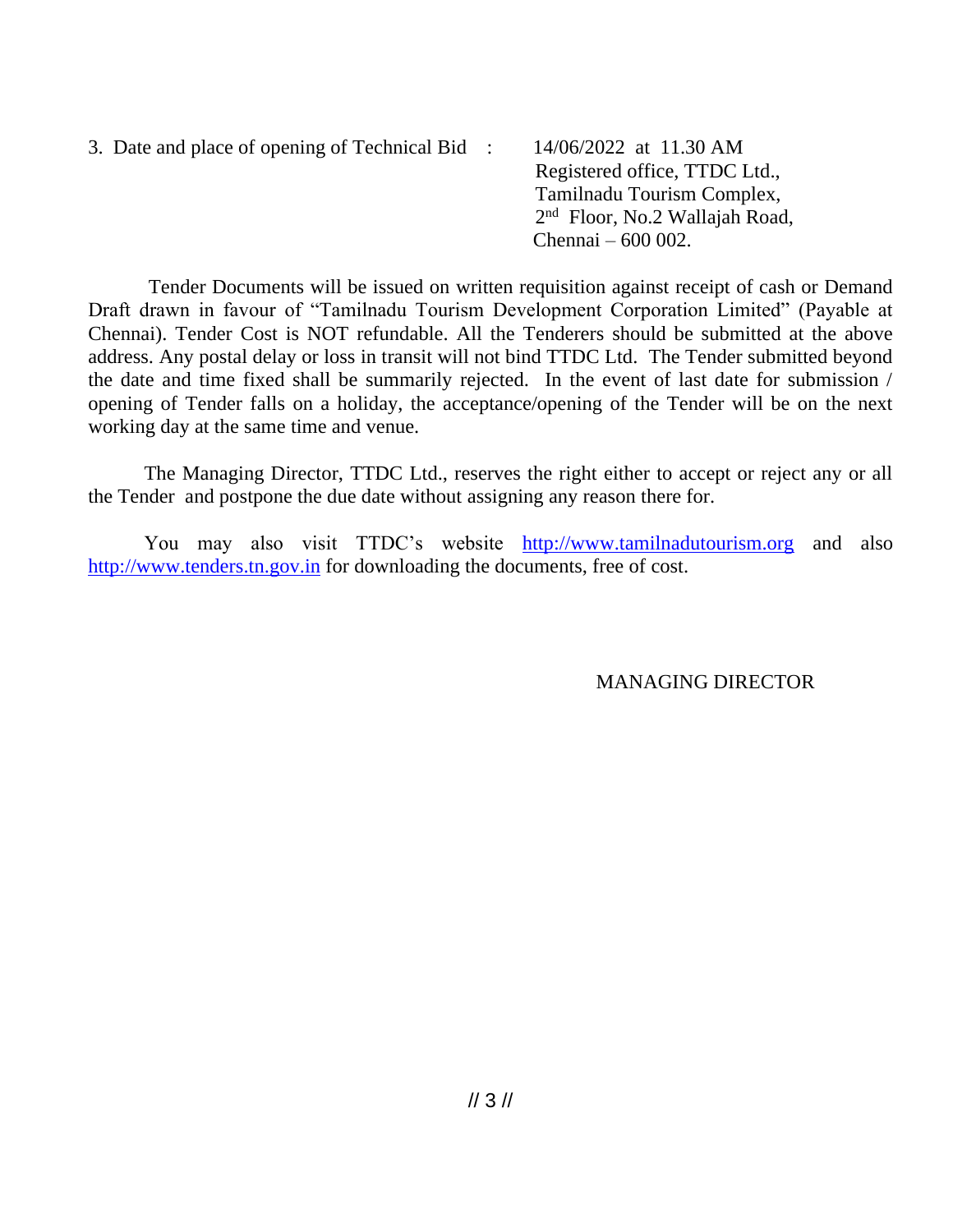# **TAMILNADU TOURISM DEVELOMENT CORPORATION LIMITED**

# **Tamilnadu Tourism Complex, 2, Wallajah Road, Chennai-2.**

# **Name of work : FOR LICENSING THE OPERATION AND MAINTENANCE OF PARKING AREA AT BOAT HOUSE, OOTY FOR A PERIOD OF THREE YEARS.**

# **INSTRUCTIONS AND CONDITIONS TO TENDERER**

- 1. Sealed Tenders are invited from the reputed firms/persons for licensing the operation and maintenance of Parking Area at Boat House, Ooty up to **11.00 AM on 14/06/2022.**
- 2. Tenders should be in the prescribed original form obtained from the above address or downloaded through website and it should be sent in two separate sealed cover superscribed as "**TECHNICAL BID for licensing the Parking Area at Boat House, Ooty"** and **"PRICE BID for licensing the Parking Area at Boat House, Ooty"** to the Managing Director, Tamilnadu Tourism Development Corporation Limited, Chennai-2 by designation**.** Sealed Tenders can be submitted directly or sent by post at the following address:

**The Managing Director, Tamilnadu Tourism Development Corporation Limited, Tamilnadu Tourism Complex, 2nd Floor, No.2, Wallajah Road, Chennai-600 002**

The Tenders not in the prescribed original form will be summarily rejected.

- 3. The Technical Bid must be accompanied by an **Earnest Money Deposit** as mentioned in the NIT payable by means of a Demand Draft on any one of the Scheduled Banks having its office at Chennai. The Demand Draft should be drawn in favour of "Tamilnadu Tourism Development Corporation Limited". No other form of Earnest Money Deposit will be accepted.
- 4. Tenders received without Earnest Money Deposit along with Technical Bid will not be accepted and the same will be summarily rejected.
- 5. The successful bidder shall be intimated on his selection for the award of contract.
- 6. The Tenderer (Authorized signatory of the Company) or firm or concern should sign at the bottom space of all the pages of the tender document.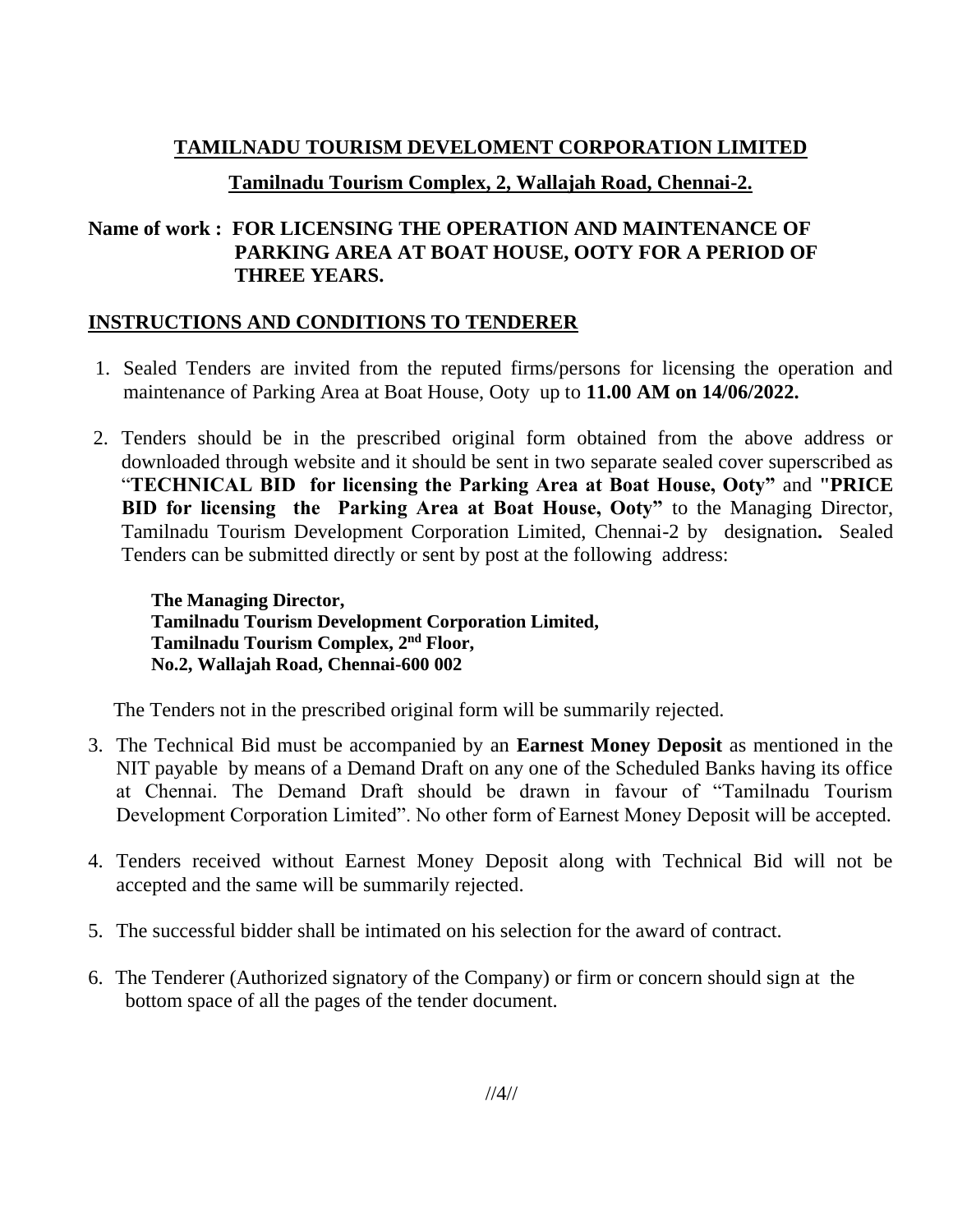- 7. The Technical Bid will be opened at TAMILNADU TOURISM DEVELOPMENT CORPORATION Ltd., Conference Hall, 3<sup>rd</sup> Floor, Tamil Nadu Tourism Complex, No.2, Wallajah Road, Chennai-2 on 14/06/2022 **at 11.30 AM.** The qualified Tenderers' Price Bid will be opened on a date and time with the prior intimation to the technically qualified Tenderers. Both the Bids will be opened in the presence of Tenderer or their authorized representative who choose to be present at that time.
- 8. Earnest Money Deposit of the successful bidder shall be forfeited in the event of withdrawal of his bid, before the bid validity period or in the event of the failure of successful bidder to furnish the bid security or to execute the agreement within the specified period or in the event of termination / withdrawal of franchise before the franchise period . In addition to the forfeiture of Earnest Money Deposit, steps will be taken to blacklist the defaulter.
- 9. The Earnest Money Deposit of unsuccessful Tenderers will be refunded after a decision taken on the Tender.
- 10. The amount deposited as Earnest Money Deposit as required in Clause 3 above will not carry any interest.
- 11. Successful Tenderer will be intimated about the acceptance. Hence no enquiry in this regard will be entertained.
- 12. All columns in the Tender schedule shall be duly, properly and exhaustively filled in ink. The rate shall be entered in words also underneath the figures. No alteration in the description of the schedule shall be permitted. All corrections should be authenticated under the full signature of the Tenderer. In case of variations in the rate quoted in words and in figures, the rate quoted in words only will be taken into consideration.
- 13. The Tender shall be valid for 90 days from the date of opening of Price Bid.
- 14. The two sealed cover containing the Technical Bid and Price bid separately should be submitted in one sealed cover along with a covering letter.
- 15. In exceptional circumstances, the TTDC may solicit the bidders consent to an extension of the period of validity. The request and the responses thereto shall be made in writing or by Email. The bid security provided shall be suitably extended. A bidder may refuse the request without forfeiting his bid security. A bidder granting the request is not required or permitted to modify his bid.
- 16. The TTDC may, at its discretion, extend the deadline for submission of bids by amending the bid documents. In this case existing rights and obligations of the TTDC and bidders which already exist will be applicable to the extended date.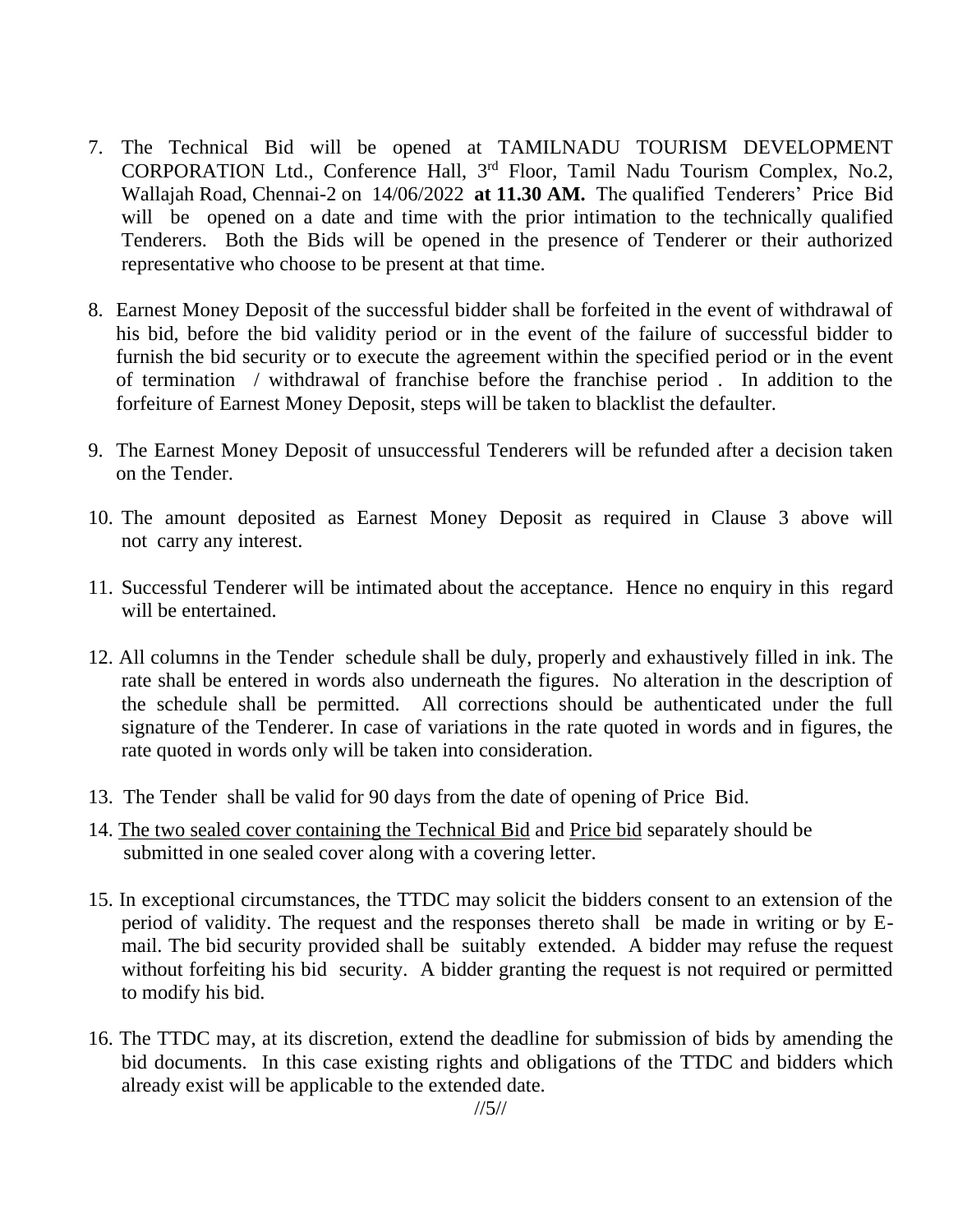- 17. During evaluation of bids, the TTDC may, at its discretion, ask the bidder for clarification of its bid. The request for clarification and the response shall be in writing.
- 18. The TTDC will scrutinize the bids to determine whether they are complete in all respects and generally in order. Bids from representatives, without proper authorization from the Tenderer shall be treated as non-responsive.
- 19. The Tenders submitted beyond the date and time fixed shall be summarily rejected.
- 20. The notification of award will constitute the formation of the contract.
- 21. The papers of the Technical bids should be numbered serially by the Tenderer himself in ink. The tenderer (Authorised signatory of the company) or firm or concern should sign at the bottom space of all the pages of the tender document.
- 22. The Managing Director, Tamilnadu Tourism Development Corporation Ltd., reserves the right either to accept or reject any or all the Tenders at any time prior to award of contract.
- 23. Evaluation of Tenders would be in accordance with the provisions of Tamilnadu Transparency in Tenders Act 1998 and Tamilnadu Transparency in Tenders Rules 2000.
- 24. Tenderer should furnish a copy of valid address proof namely, Aadhar card/Voter Card.
- 25. Disputes if any arises, the Arbitrator will be appointed by mutual consent of both the parties and the arbitration proceedings will be as per Arbitration Act. The Jurisdiction will be at Chennai.
- 26. **Arbitration** : In case of any dispute, the licensor will refer the dispute to an Arbitrator in accordance with the provisions of the Arbitration and Conciliation Act, 1996 (Central Act 26 of 1996) and the parties agree to abide by the decision of the Arbitrator.

Place of Arbitration **-** Chennai Language of Arbitration - English

## SIGNATURE OF TENDERER

.

DATE:

MANAGING DIRECTOR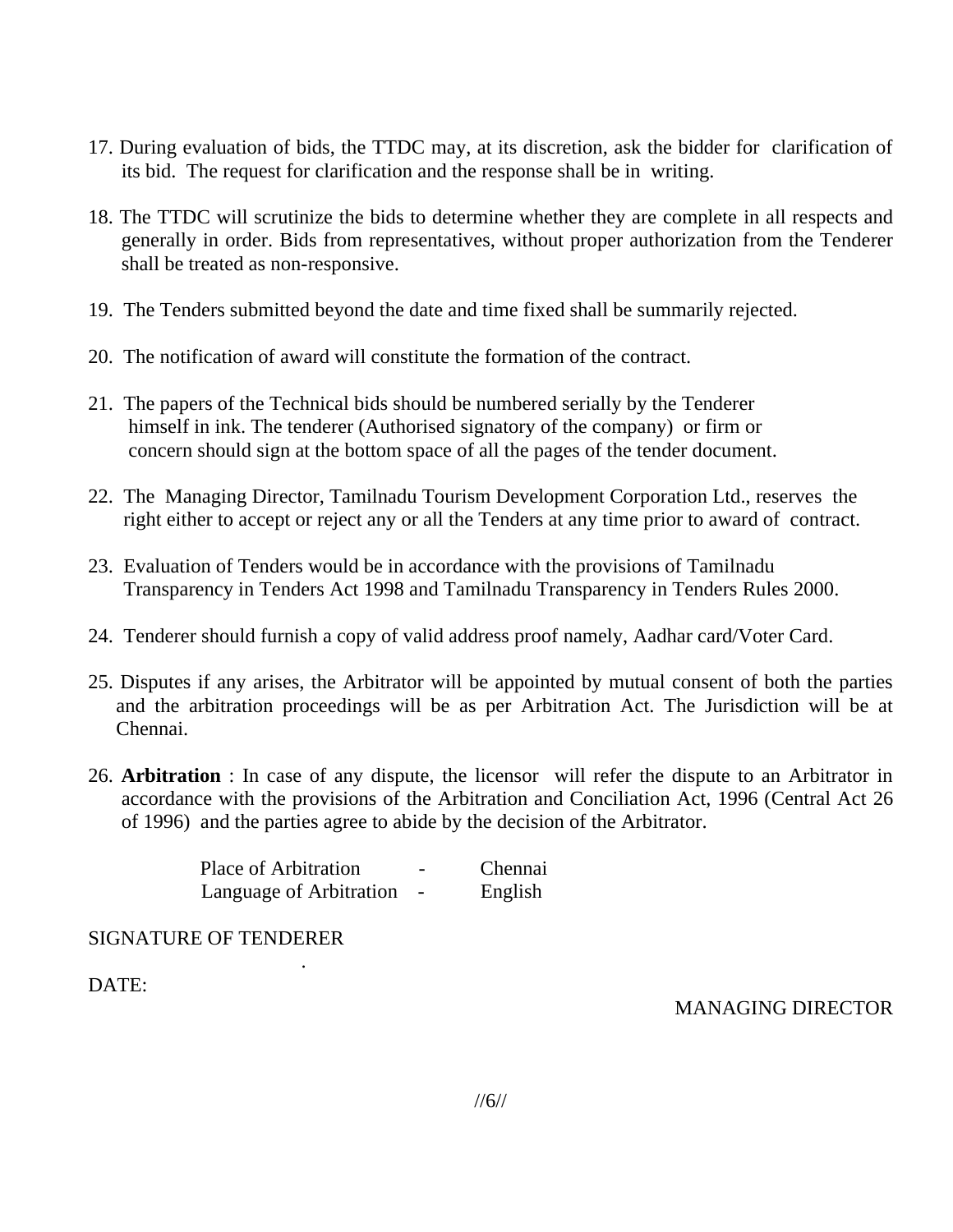## **GENERAL TERMS AND CONDITONS**

- 1. The Site which is "AS IS WHERE IS CONDITION" will be handed over to the highest bidder only after the remittance of full amount of LICENSE fee for the first year in one lump sum and producing the Bank Guarantee of 50% of the licence fee for the third year. The Bank Guarantee from a Nationalized Bank/Scheduled Bank should have validity for four years. The Licencee should remit the first year license fee  $+18\%$  GST within 15 days from the date of issue of confirmation orders. The Licencee shall remit the second year and the third year licence fee  $+$  GST as applicable before one month of the commencement of the second year and third year franchise respectively
- 2. The operations and maintenance of Parking Area shall be run in the name of 'LICENSEE' but the fact that the property belongs to TTDC to be indicated in the Name Board.
- 3. The licensee shall be responsible for the operation and maintenance of Parking Area, Any repair work and further improvement work shall be carried out by the licensee only by their own cost after obtaining written permission from TTDC.
- 4. If the licensee failed to pay the franchise fee of  $2<sup>nd</sup>$  and subsequent year within the stipulated period, 14% interest will be levied and 18% GST will also be levied on Penal Interest. if the licensee failed to remit the fee and the interest even after one month from the due date, the TTDC shall take over the property from the licensee .
- 5. The Bank guarantee equivalent to 50% of the license value of the  $3<sup>rd</sup>$  year license fee should be furnished by the licensee with a validity period of 4 years at the time of taking over the property by the licensee in the first year
- 6. The licensee has to confine his activities only within the specified area (more fully described in the schedule below) handed over to him and should not use for any other purpose except vehicle parking.
- 7. The licensee shall not encumber the licensed properties by way of pledge, hypothecation, mortgage, charge, lien, sub-lease, leave and license or in any other manner.
- 8. In case the licensee commits breach of any of the terms and conditions and stipulation herein contained on the part of the licensee to be observed and performed, then in such cases the licensor shall be at liberty to give a notice in writing to the licensee to set right or rectify the breach or omission of any of the terms, conditions and stipulations of this agreement and in case of noncompliance on the part of licensee within 30 days of the receipt of such notice, this agreement at the option of the licensor may be terminated and upon such termination this agreement shall become null and void and all the rights of the licensee herein shall immediately cease and determine. The agreement may also be terminated for any criminal acts on the part of the licensee which need not be referred to arbitration.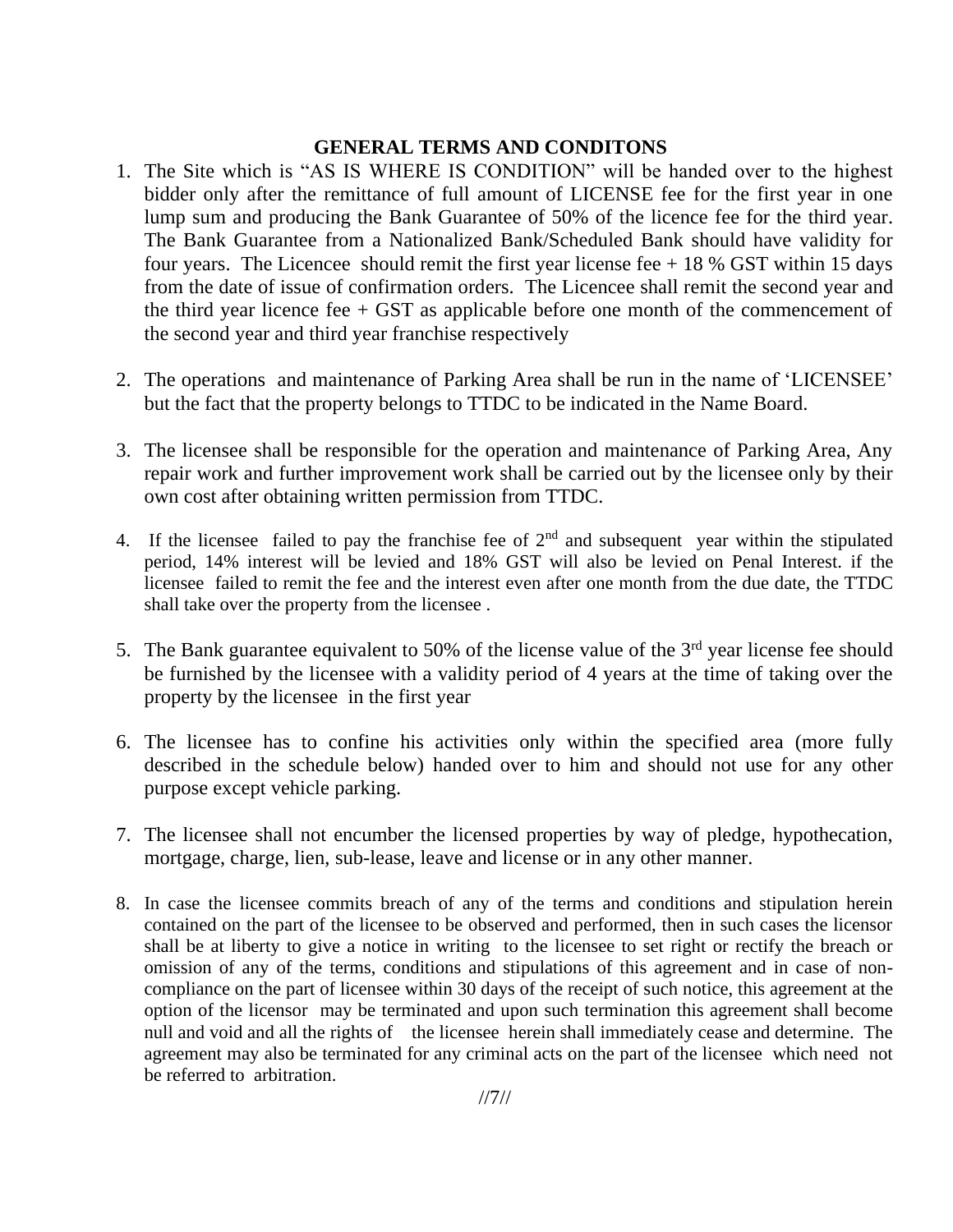- 9. The licensor shall have the right to take over the operation and terminate the license agreement, in case of default or any type of malpractice noticed on the part of the licensee.
- 10.TTDC name along with licensee name, License Order No. and Date period of license should also highlighted in the board. (Display Board should be got approved by TTDC).
- 11.The licensee shall not sublease the license.
- 12.The tenderer can inspect the site and can meet the Manager / Regional Manager concerned to get apprised of the availability of facilities / resource to have an idea, before quoting the offer.
- 13.The licensee should engage his own staff.
- 14.An agreement is to be executed in non-judicial stamp paper to the value of Rs.100/- along with remittance of license fee.
- 15. .The Tariff for Parking area is as follows:-

|              | Two Wheeler - Rs. 10/- (Rupees Ten only).  |
|--------------|--------------------------------------------|
|              | Four Wheler - Rs.50/- (Rupees Fifty only). |
| Van          | - Rs.75/- (Rupees Seventy Five only).      |
| <b>Buses</b> | - Rs. 100/- (Rupees Hundred Only).         |

The Licencee should not revise the rate without getting prior permission from TTDC violation noticed in this regard will attract penal action.

- 16. The license fee for the first year should be quoted in the price bide by the tenderer (excluding 18% GST). The second year and third year license fee with an escalation of 10% on compounding basis along with GST.
- 17.The Tenderer will be solely responsible for any untoward incident that may occur during the license period. In such event the tenderer should meet the claims for compensation, insurance coverage etc.
- 18.The infrastructure provided by the tenderer for the issue of tokens and collection of money should be semi permanent nature only and should be easily detachable at any given time, which should be of fire resistance materials, it may be moved/removed at any time by the decision of T.T.D.C.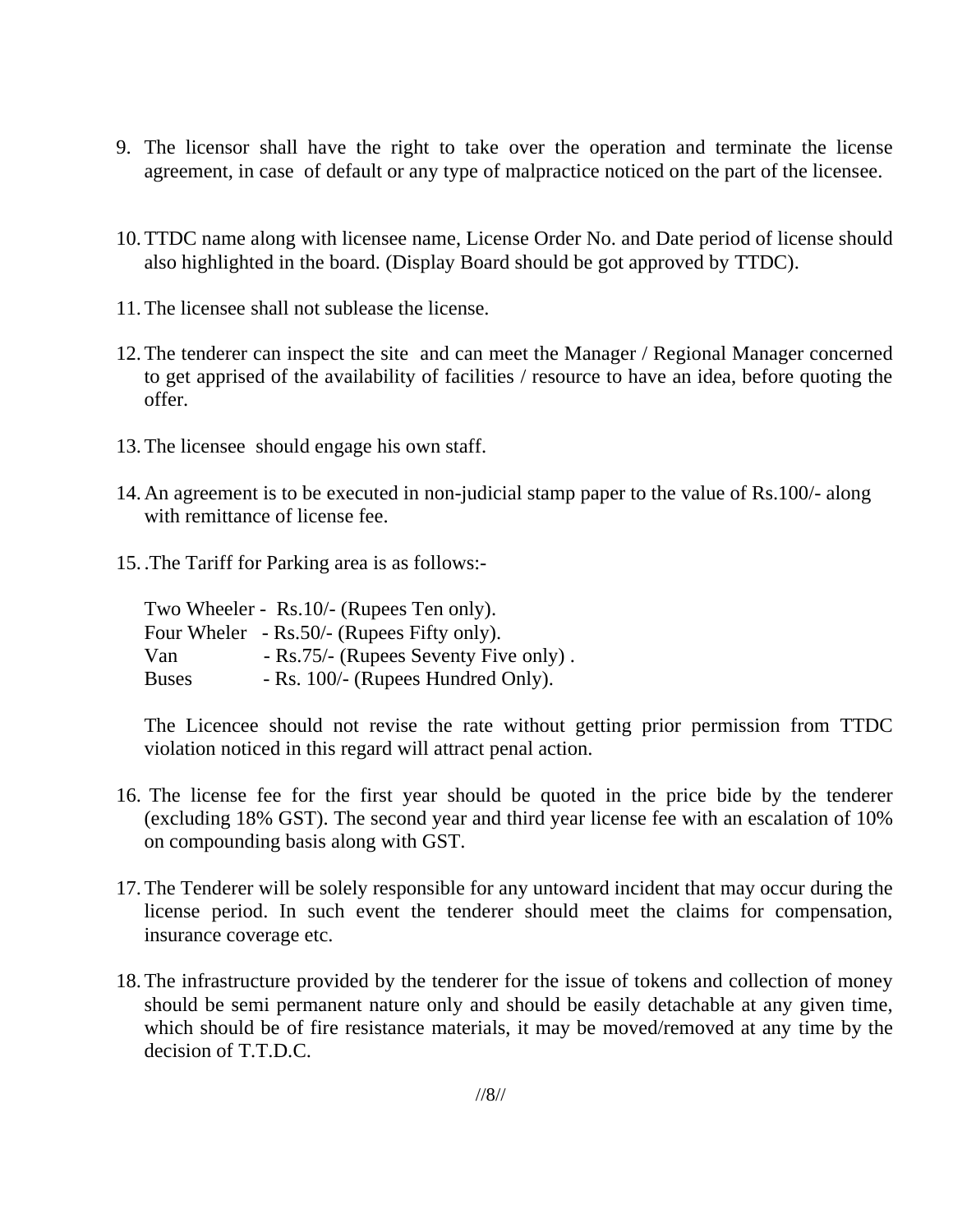- 19.The tenderer should ensure to take precautionary steps for safety of the vehicles parked by Tourists.
- 20.Compound wall/ fencing if required, should be provided by the tenderer.
- 21.The tenderer should provide drinking water supply and toilet facility at his own cost at the parking area.
- 22.The Parking Area should be maintained neat and clean always without any complaints from the visiting tourists.
- 23.The tenders submitted beyond the date and time fixed shall be summarily rejected.
- 24.Any postal delay or loss in transit will not bind TTDC Ltd.,

#### **Note:**

25.In case of any dispute, the licensor will refer the dispute to an Arbitrator in accordance with the provisions of the Arbitration and Conciliation Act, 1996 (Central Act 26 of 1996 and the parties agree to abide by the decision of the Arbitrator.

> Place of Arbitration - Chennai Language of Arbitration - English

Place :

Date :

SIGNATURE OF THE TENDERER.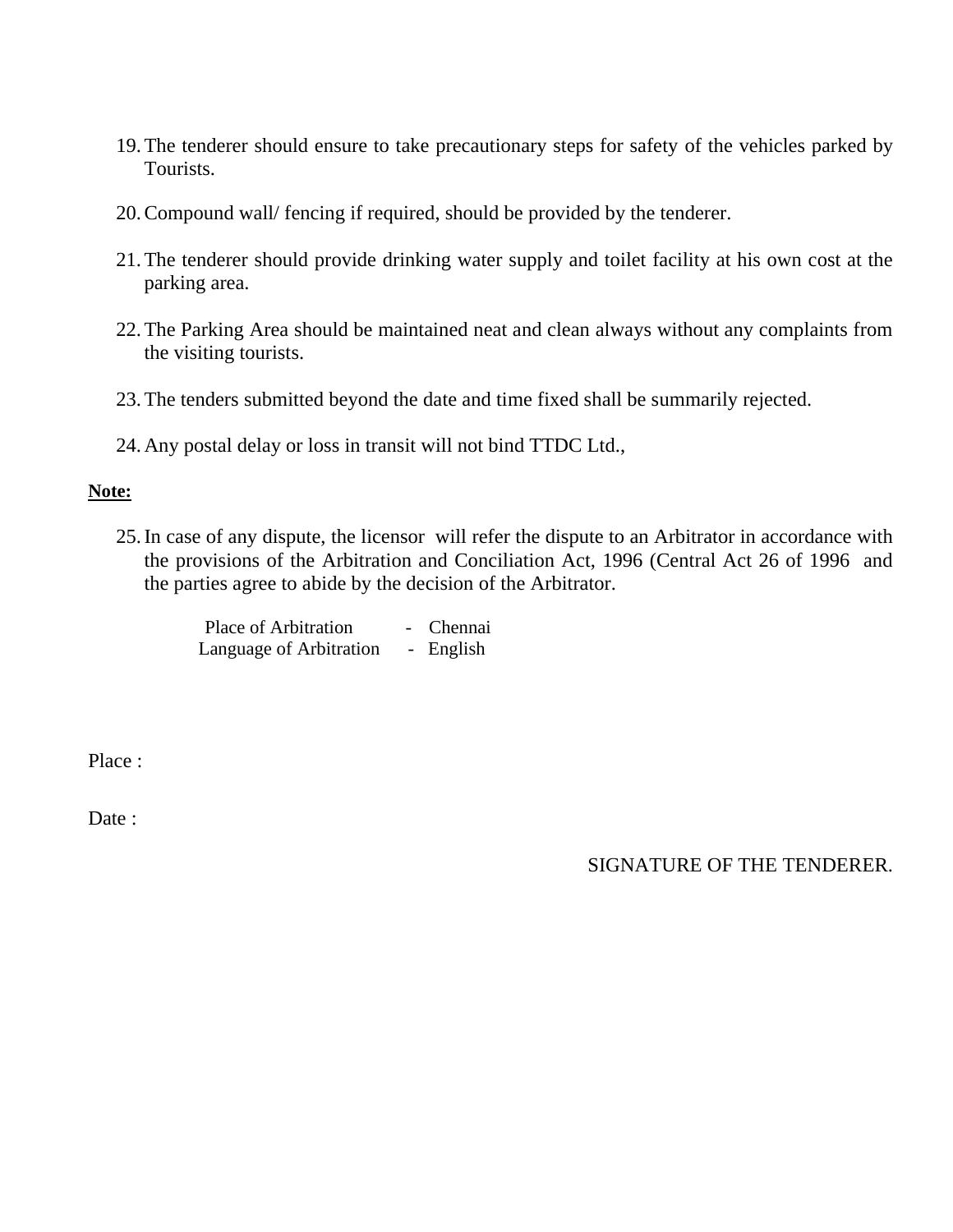# **TECHNICAL BID**

# **FOR LICENSING THE OPERATION AND MAINTENANCE OF PARKING AREA AT BOAT HOUSE, OOTY FOR A PERIOD OF THREE YEARS**

- 1. The bidder should have minimum two years experience in operation and maintenance of Parking area and collection of parking fees on his own (Documentary proof of evidence should be furnished).
- 2. EMD should be remitted along with the Technical Bid only, failing which the bid will be rejected summarily.
- 3. The Tenderer being an individual, he should furnish a self-attested Photo copy of Aadhar Card and Voter Identity Card for address proof.
- 4. Income Tax Returns for the financial year 2019-2020 and 2020-2021
- 5 Should furnish a Xerox copy of GST Registration Certificate.
- 6 Each and every pages of the tenderer schedule should be signed by the Tenderer and submitted along with the Technical Bid only.

#### SIGNATURE OF TENDERER

DATE: